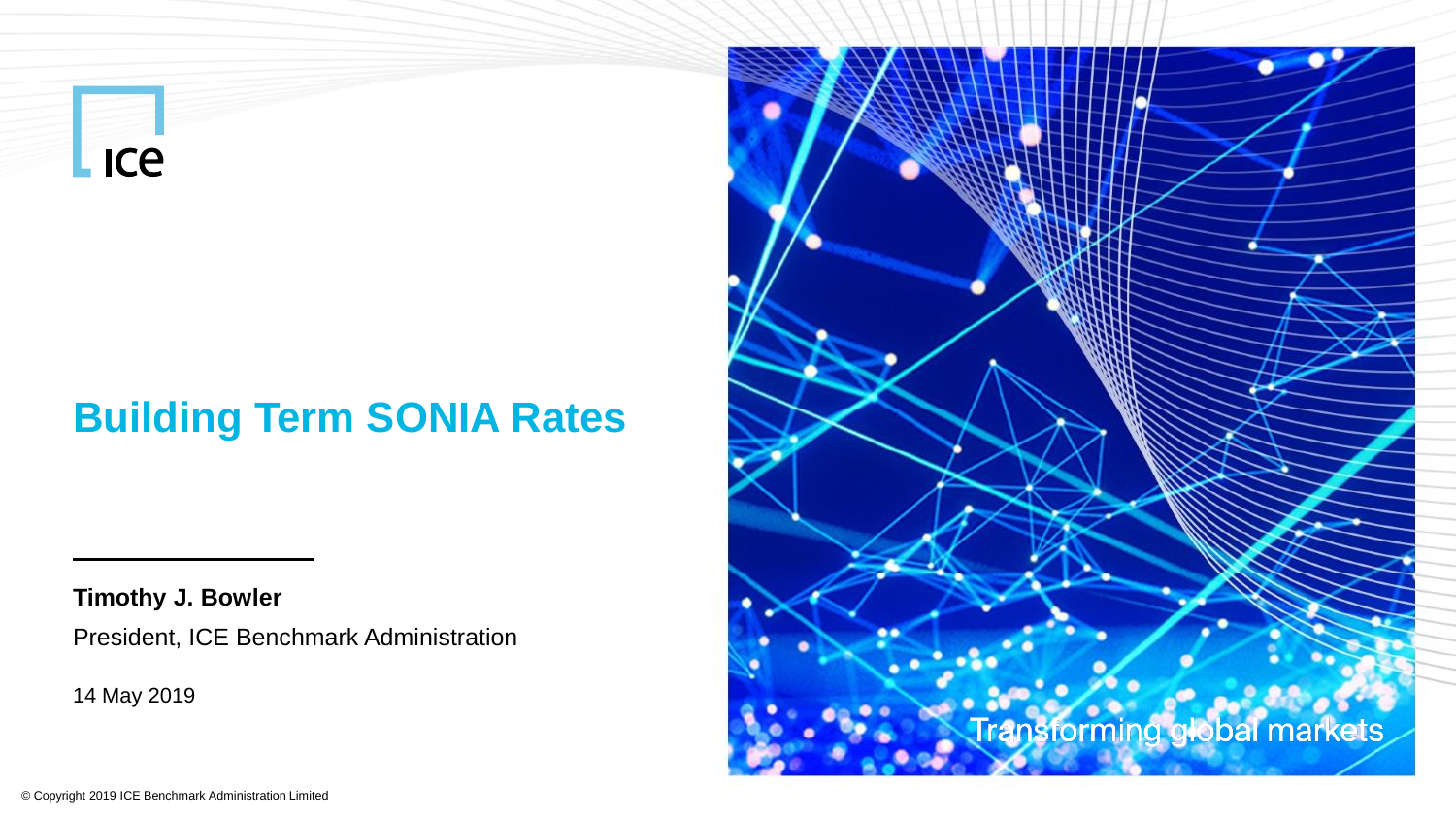### Overview of ICE Benchmark Administration

- ICE Benchmark Administration (IBA) was established in 2013 as an independent entity in order to provide important, widely-used benchmarks and key market services that help facilitate transparent and well functioning markets.
- IBA has been authorised under the EU Benchmarks Regulation (BMR) since April 2018.
- Benchmark administration is at the core of what IBA does. We do not operate any other businesses that could potentially conflict us.

| <b>Benchmark /</b><br><b>Service</b> | <b>ICE LIBOR</b> | <b>ICE Swap Rate LBMA Gold Price</b> | <b>ISDA SIMM</b> | <b>LBMA Silver Price</b> |
|--------------------------------------|------------------|--------------------------------------|------------------|--------------------------|
| Awarded by                           | 燃<br>HM Treasury | <b>LBMA</b>                          |                  | <b>LBMA</b>              |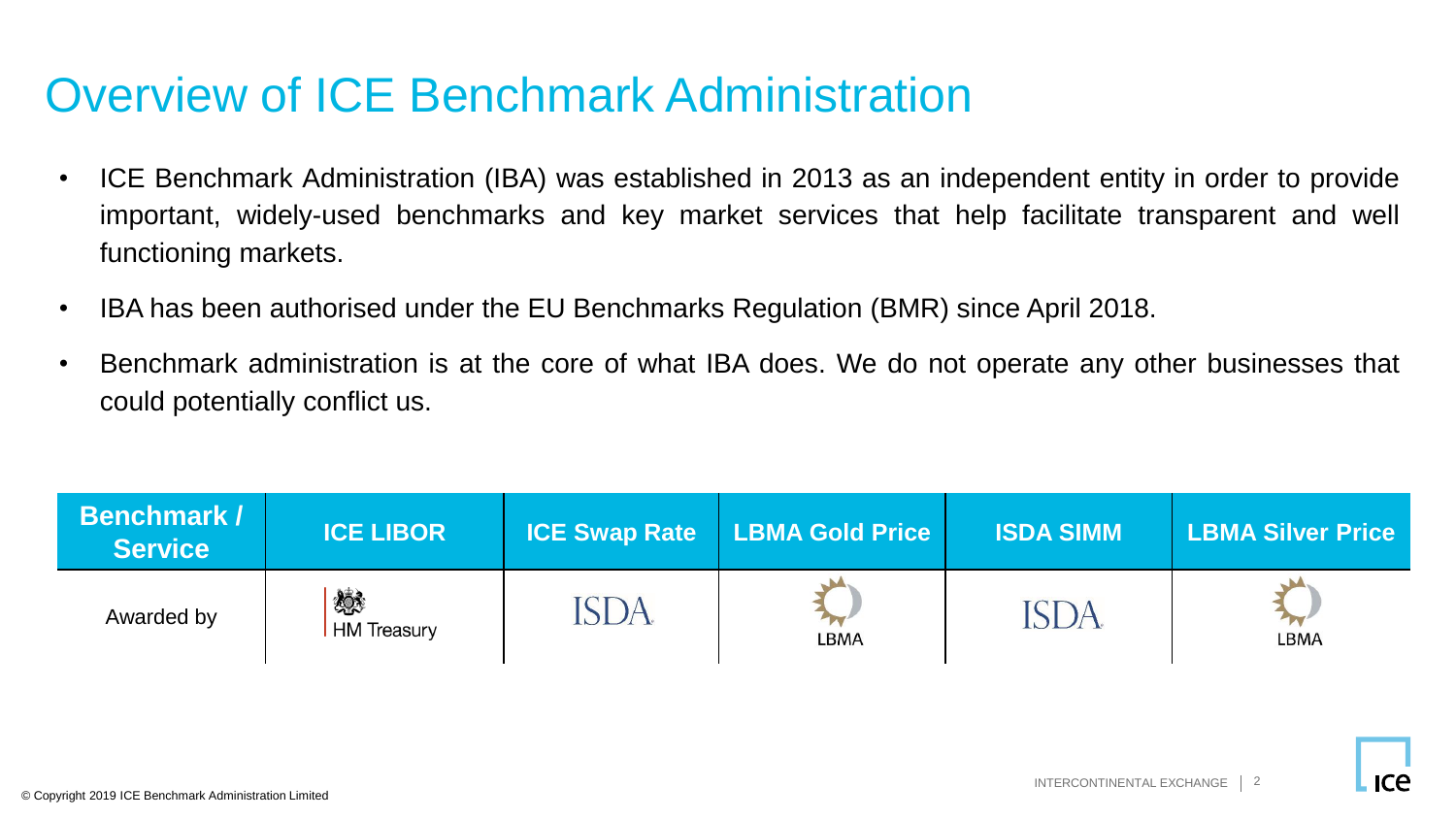### Term Risk Free Rates – Two Approaches

- Realised risk free rates (RFRs) sourced from published data over certain set time periods (i.e. one month, three months, etc.):
	- Simple average; and
	- Compounded.

• Forward-looking RFRs based upon contracts traded in financial markets that reference the new alternative rates that predict where the RFRs will average over certain set time periods.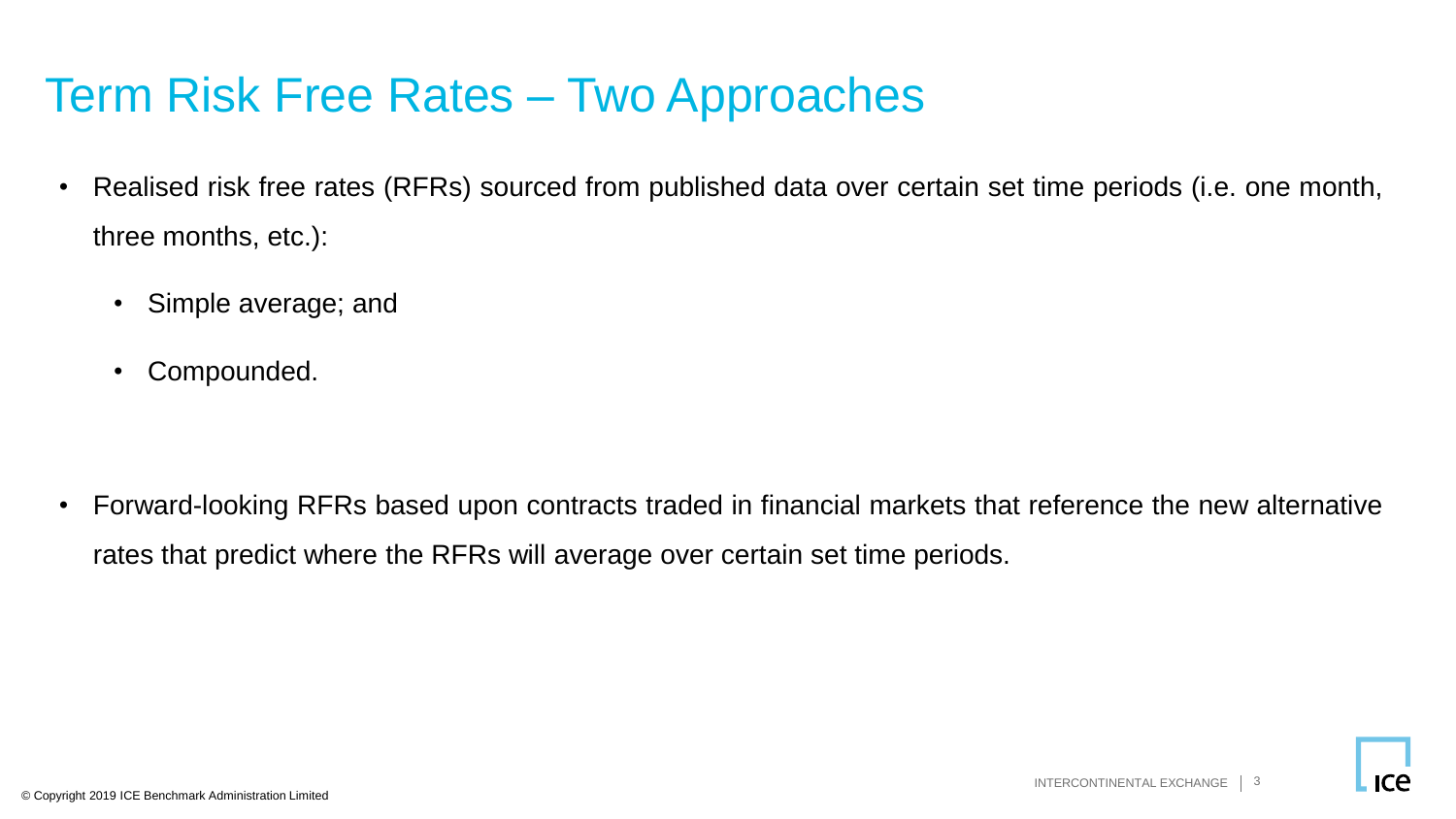### Why Develop Forward-Looking Term Rates?

- Many market participants value having forward-looking term rates in their financial contracts for budgeting, cash flow and risk management purposes:
	- Large and small businesses generally value certainty in calculating their interest expense and other contractual payments; and
	- Retail borrowers also value knowing what their obligations will cost in advance, particularly those with mortgages or long-dated student loans.
- Not all market participants will have access to the derivatives market to hedge their exposures.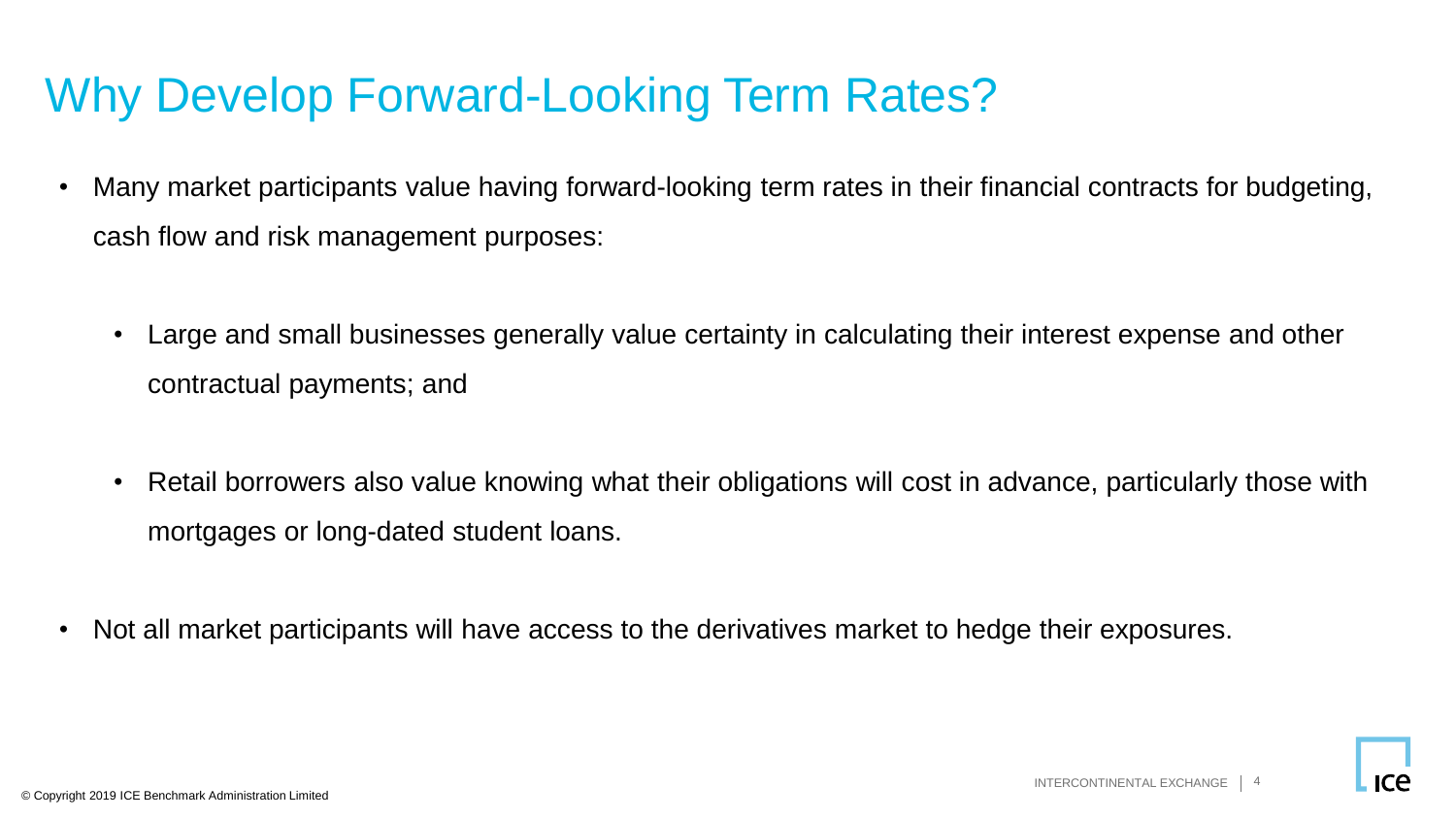# Term Risk Free Rates: Forward-Looking

### *Forward-Looking Term SONIA Rates*

- IBA is committed to the development of a Forward-Looking SONIA Reference Rate in accordance with:
	- Principles laid out by the FSB / OSSG;
	- Goals put forth by the Sterling Risk Free Rates Working Group; and
	- The BMR (the European Union benchmarks regulation).
- IBA is following and will follow the guidance of the Sterling Risk Free Rates Working Group and the relevant Sub-groups.
- IBA will leverage existing infrastructure (e.g. ICE Term RFR Portal) and available benchmark methodologies (e.g. ICE Swap Rate) to be able to produce term settings that are robust and have sufficient redundancies to ensure daily publication.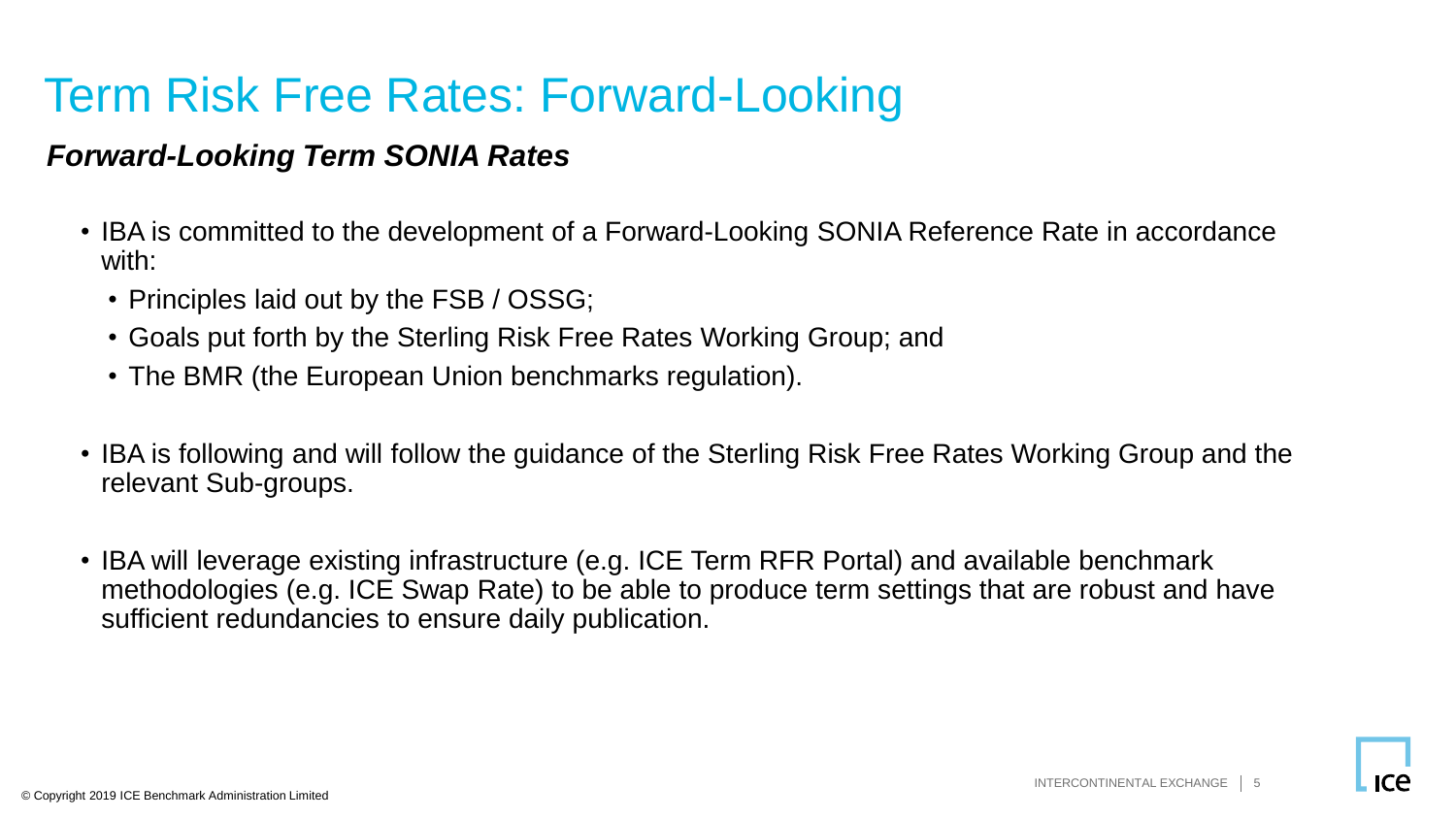# Potential Calculation Methodologies Explored By IBA

ICE Swap Rate type model | Step Function type model



OIS Based | Futures Based | Hybrid





**ICE**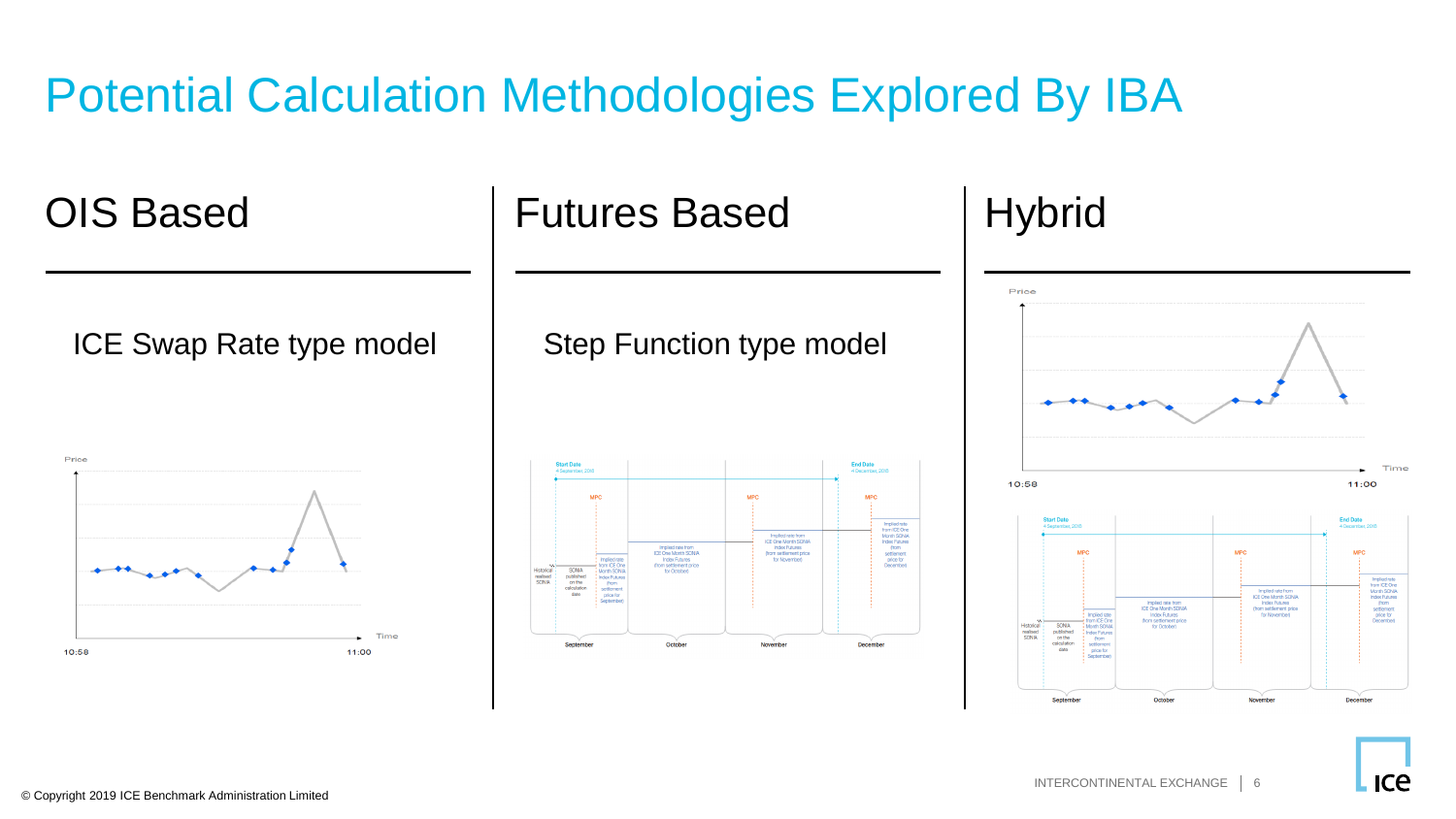### IBA's Risk Free Rates Portal

#### *Preliminary framework to help raise market awareness*

| <b>Report Date</b><br>識<br>04-Mar-2019 |  |  |  |  |
|----------------------------------------|--|--|--|--|
| Submit                                 |  |  |  |  |
| ICE Term Risk Free Rates (RFR) Portal  |  |  |  |  |
| 04-Mar-2019                            |  |  |  |  |

| Currency   | <b>RFR Benchmark</b> | Last Setting (%)            | <b>Publication Date</b> | Publication Time (London Time) |
|------------|----------------------|-----------------------------|-------------------------|--------------------------------|
| GBP        | SONIA                | 0.7057<br><b>CONTRACTOR</b> | 04-MAR-19               | 09:00                          |
| <b>USD</b> | <b>SOFR</b>          | 2,3800                      | 04-MAR-19               | 13:00                          |
| JPY        | <b>TONA</b>          | $-0.0490$                   | 04-MAR-19               | 01:00                          |
| <b>EUR</b> | <b>ESTER</b>         | $\,$                        | $\sim$                  | $\overline{\phantom{a}}$       |

#### **GBP**

|                                        | <b>ICE RFR - Forward Looking</b> |                          | <b>ICE RFR - Realised</b> |                           |  |
|----------------------------------------|----------------------------------|--------------------------|---------------------------|---------------------------|--|
|                                        | Futures Derived (%)              | Swaps Derived (%)        | Average (%)               | Compounded in Arrears (%) |  |
| 1 Month                                | 0.7106                           | $\blacksquare$           | 0.7063                    | 0.7065                    |  |
| 3 Months                               | 0.7145                           | $\overline{\phantom{a}}$ | 0.7048                    | 0.7054                    |  |
| 6 Months                               | 0.7328                           | $\blacksquare$           | 0.7030                    | 0.7042                    |  |
| <b>Last Published</b><br>(London Time) | 04-MAR-19 11:56                  | $\overline{\phantom{a}}$ | 04-MAR-19 11:56           | 04-MAR-19 11:56           |  |

### ICE Term RFR Portal

- Launched: October 10<sup>th</sup>, 2018
- Published daily

Export to Excel Show Methodology

- 3.800+ unique views to date
- www.theice.com/marketdata/reports/244
- www.theice.com/publicdocs/IBA\_ICE\_Te rm\_Risk\_Free\_Rates\_October\_2018.pdf

ICA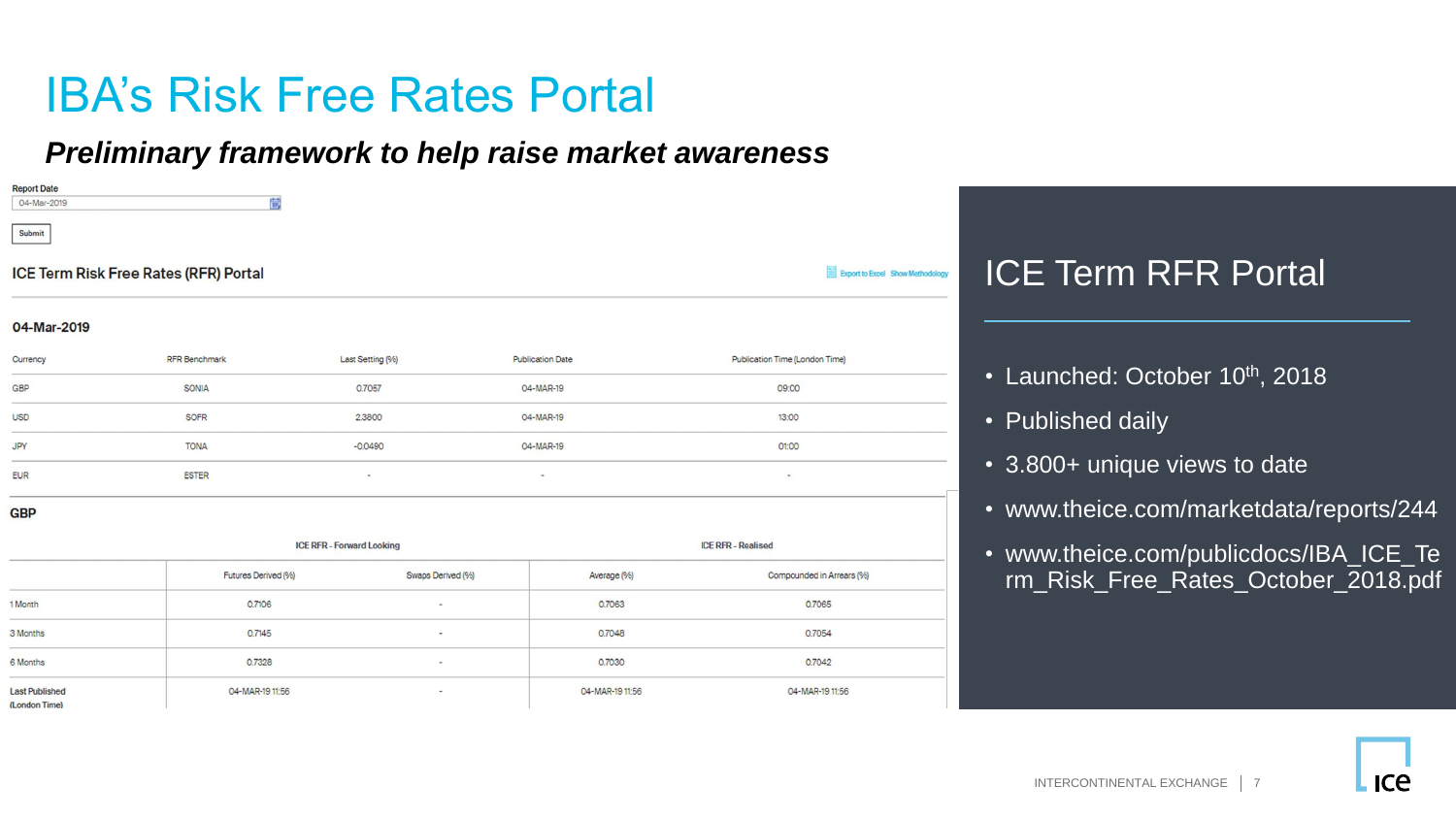# IBA's Proposed Approach – Waterfall Methodology

### *Longer term sustainable solution to produce IOSCO / BMR compliant term SONIA settings*

#### Three level process to ensure daily publication

- 1. Use 1M, 3M and 6M SONIA OIS Swaps transactions and/or tradable quotes to derive term SONIA settings<sup>1</sup> using the ICE Swap Rate Methodology:
	- Set window from which to take SONIA data to build the benchmark<sup>2</sup>
	- Incorporate random data "snap shots" in order to enhance integrity
	- Use quality control checks to help ensure a representative benchmark
- 2. If there is **insufficient** liquidity in the SONIA OIS market, use SONIA Futures transactions or tradable quotes from regulated Exchanges to derive the TSRR
	- Apply "step-function"<sup>3</sup> model to futures data to produce the forward looking SONIA rates

#### 3. If there is **insufficient** liquidity **in both** SONIA OIS and SONIA futures markets, we will use the SONIA Futures settlement prices

<sup>1</sup>The ICE Swap rate methodology, from which the proposed steps above are derived, has been cited by the official sector: <https://www.fca.org.uk/insight/power-benchmark-ice-swap-rate> <sup>2</sup>The duration of the window should be determined and periodically reviewed by the Oversight Committee, based on evolution of the liquidity in the underlying markets <sup>3</sup>Step-function methodology: <https://www.theice.com/marketdata/reports/244> under 'Show Methodology'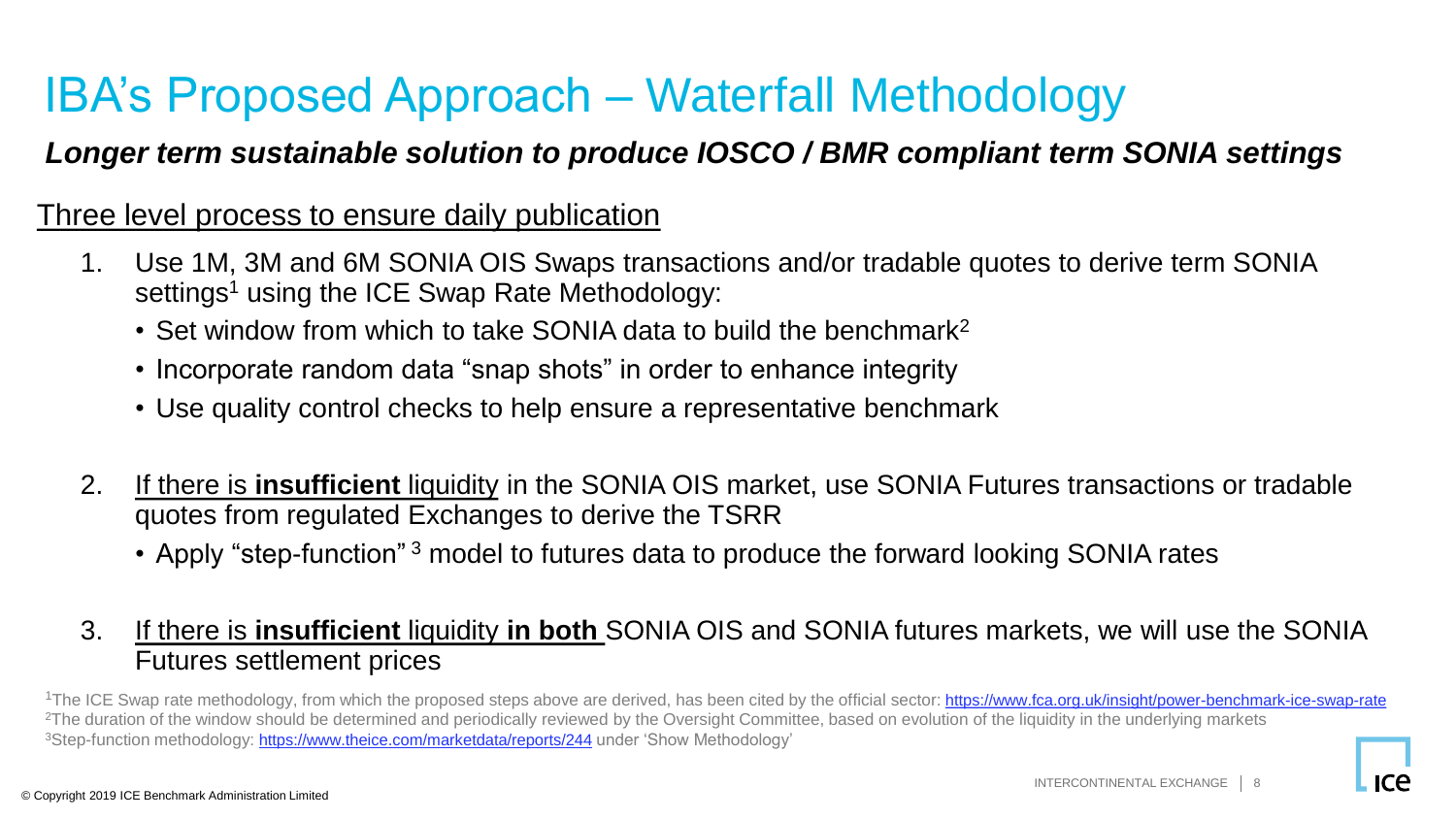# IBA's Proposed Approach – Waterfall Methodology

*Longer term sustainable solution to produce an IOSCO / BMR compliant term SONIA settings*

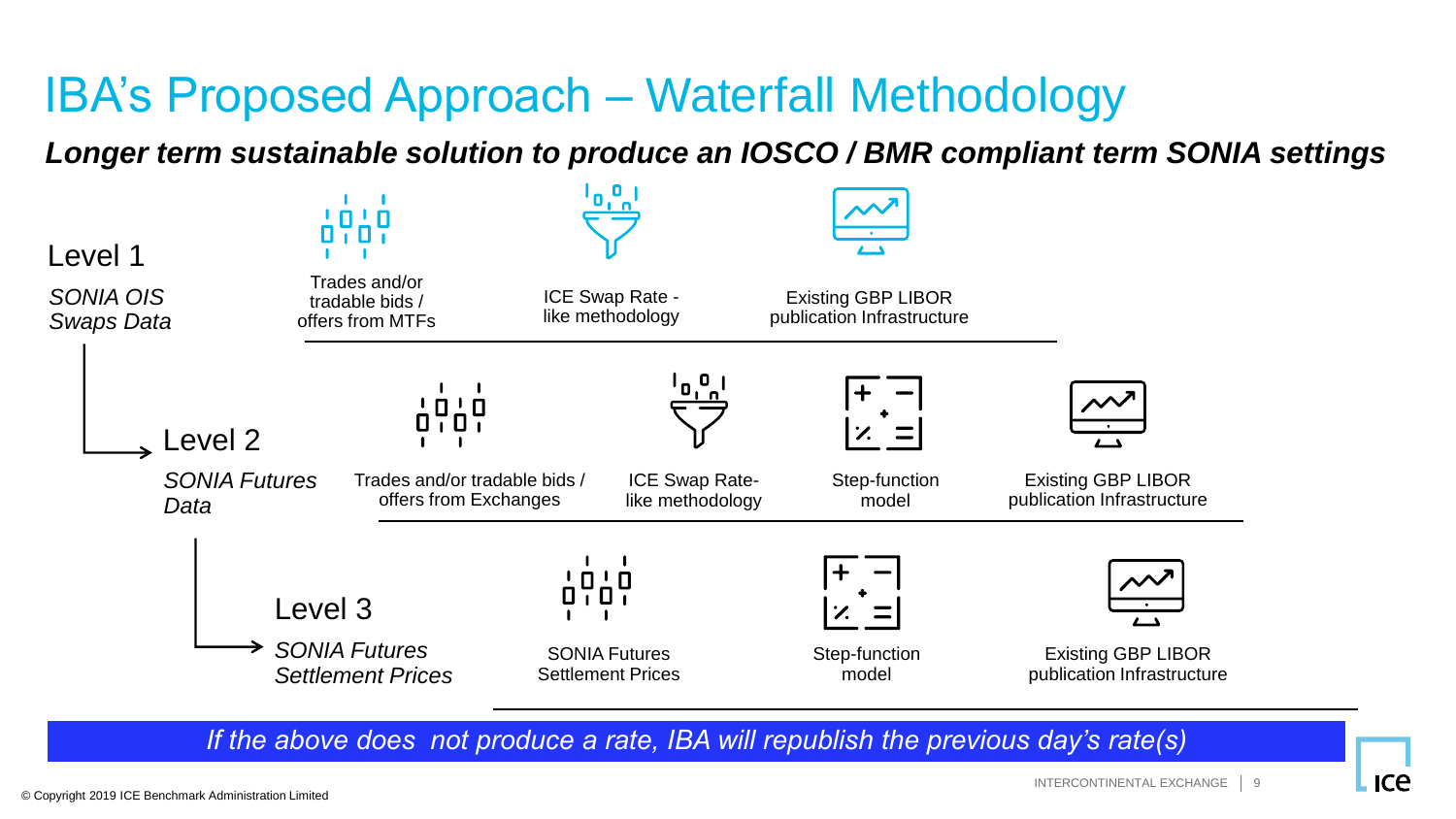# Key Market and Process Considerations

*Development needs and open questions*

#### **Liquidity of underlying market**

Robust term rates would benefit from:

- Enhanced liquidity in spot starting SONIA swaps
- Increased transparency in SONIA swap prices and/ or firm bid – ask levels
- Larger volumes in futures contracts that have maturities greater than the front months



#### **Trading window**

IBA is seeking feedback from market participants on the length of the window to be used to determine the settings:

- Data over the course of a full trading day?
- Data over the course of an extended window (e.g. 9 00 – 11 00)?
- Point in time data (e.g. 11 00  $+/-$  a few minutes)?



#### **Publication process**

IBA is seeking feedback on when the rate should be published (contingent on trading window decisions)?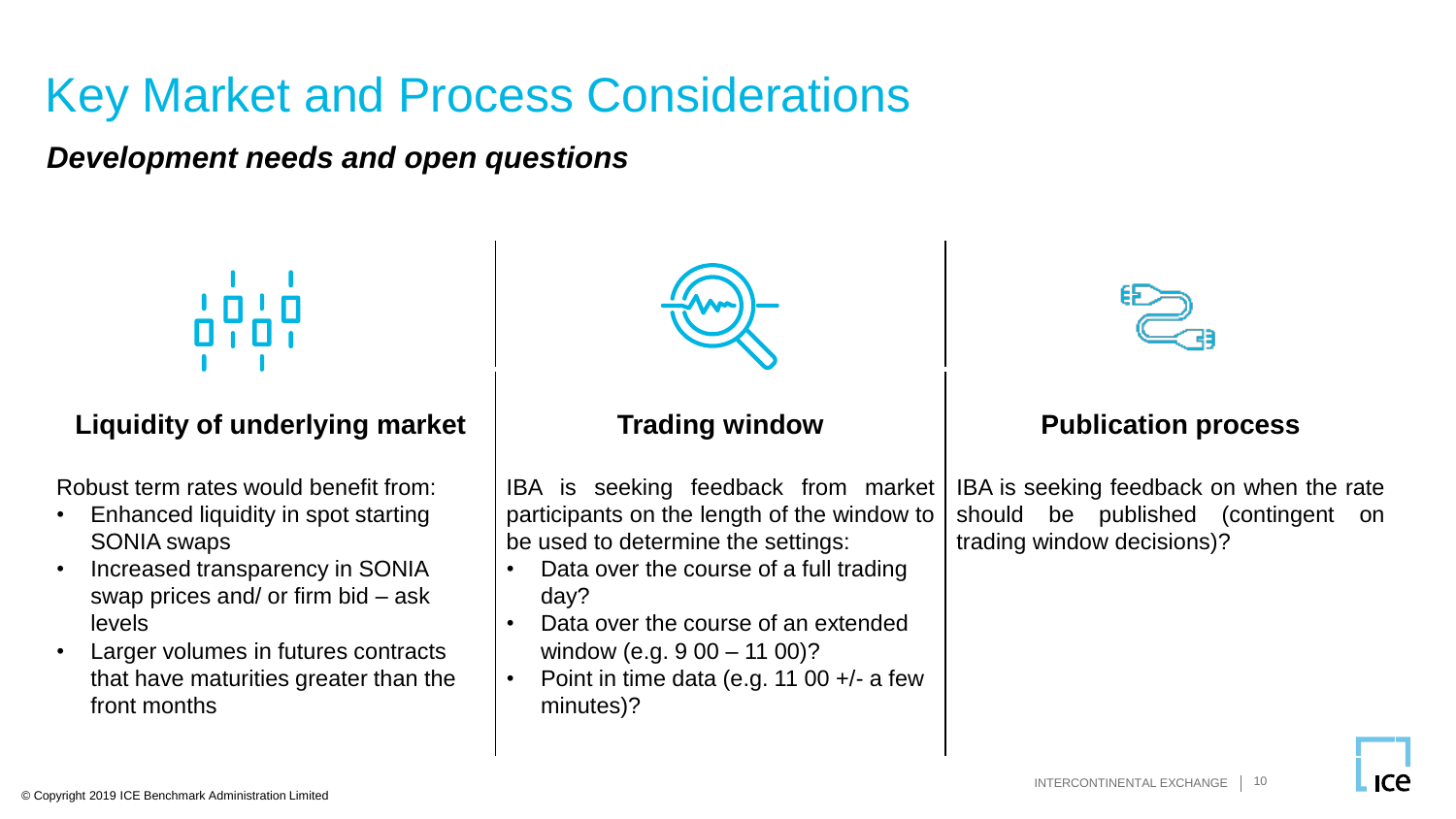### Governance and Evolution

*IBA's commitment to stakeholders if selected to produce benchmark term SONIA rates*



**Any Benchmark Administrator and Oversight Committee associated with a term RFR will need to have the ability to assess and evolve the benchmark as the underlying market develops**

ICA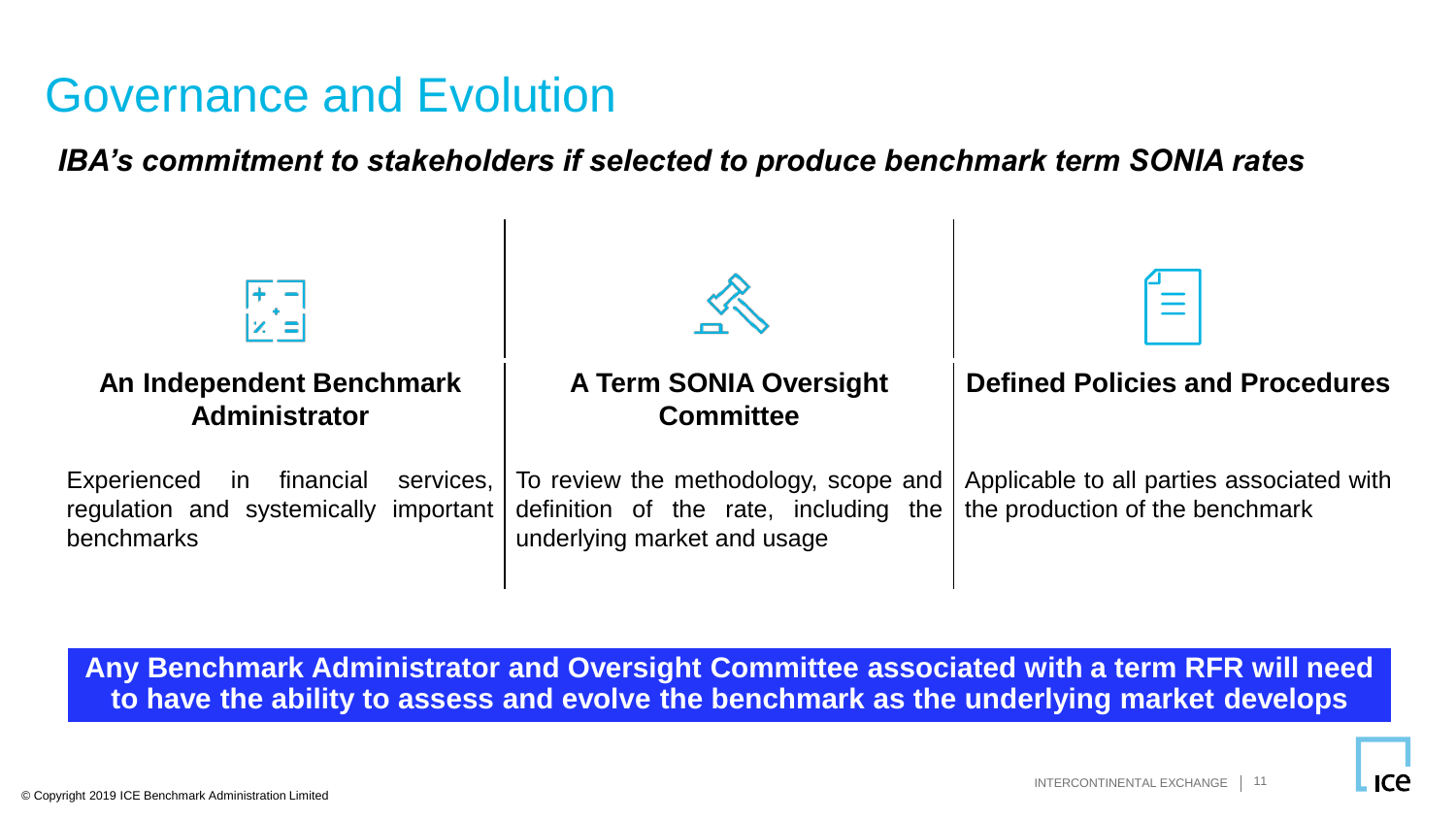### **Disclaimer**

ICE Benchmark Administration Limited (IBA) is authorised and regulated by the Financial Conduct Authority for the regulated activity of administering a benchmark, and is authorised as a benchmark administrator under the EU Benchmarks Regulation (Regulation (EU) 2016/1011 of 8 June 2016). ICE, LIBOR, ICE LIBOR, ICE Swap Rate and ICE Benchmark Administration are trademarks of Intercontinental Exchange, Inc. (ICE) and/or its affiliates. All rights in these trademarks are reserved and none of these rights may be used without a written license from ICE and/or its affiliates, as applicable.

This presentation is not and should not be construed as an offer or agreement to provide any services or to enter into any other transaction or arrangement. This presentation is not, and should not be taken as or relied upon as constituting, financial, investment, legal, tax, regulatory or any other form of advice, recommendation or assurance. IBA reserves the right to amend any aspect of this presentation.

The information and data contained herein constitutes information and valuable property owned by IBA, its affiliates, licensors and/or other relevant third parties. Intercontinental Exchange, Inc. (ICE) and IBA reserve all rights in the methodologies (patent pending) and information and data disclosed in this presentation, and in the copyright in this presentation. None of these rights may be used without a written licence from ICE and/or its affiliates, as applicable.

Data and outputs relating to the ICE term RFR portal are currently provided for information and illustration purposes only, might not be accurate or reliable and may not be used for any other purpose. In particular, they are not currently intended for use as, and IBA expressly prohibits their use as, an index by reference to which the amount payable under a financial instrument or a financial contract, or the value of a financial instrument, is determined, or as an index that is used to measure the performance of an investment fund with the purpose of tracking the return of such index or of defining the asset allocation of a portfolio or of computing the performance fees. Such outputs should not be used as a benchmark within the meaning of the EU Benchmarks Regulation or otherwise.

None of IBA, ICE, or any of its or their affiliates accepts any responsibility or will be liable in contract or tort (including negligence), for breach of statutory duty or nuisance or under antitrust laws or otherwise, or in respect of any damage, expense or other loss you may suffer arising out of or in connection with the information and data contained in or related to this presentation or any use that you may make of it or any reliance you may place upon it. All implied terms, conditions and warranties and liabilities in relation to the information and data are hereby excluded to the fullest extent permitted by law. None of IBA, ICE or any of its or their affiliates excludes or limits liability for fraud or fraudulent misrepresentation or death or personal injury caused by negligence.